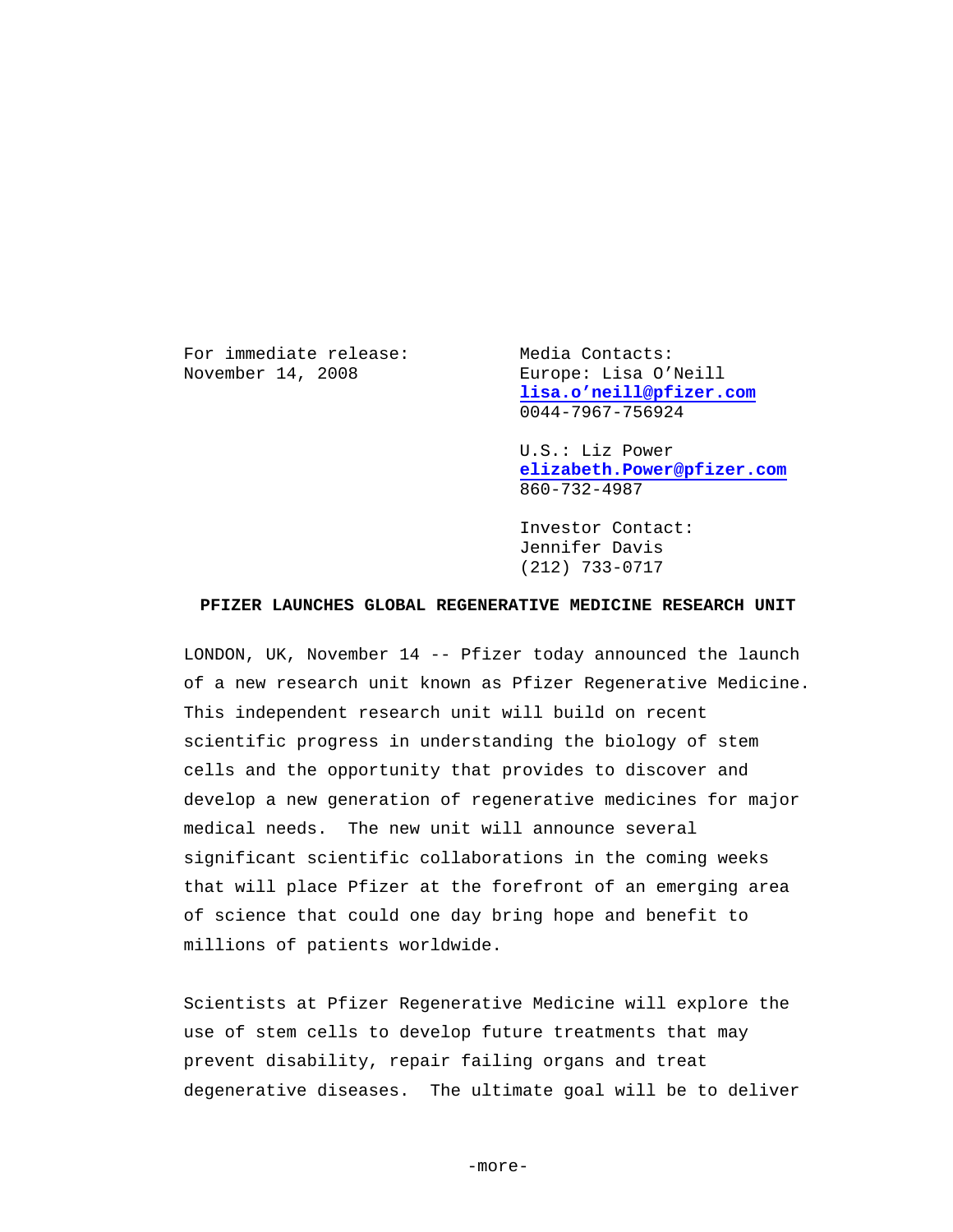new medicinal products that can pave the way for the use of cells as therapeutics.

 $-2-$ 

"Pfizer Regenerative Medicine represents a great opportunity to focus world-class research in a field that holds considerable promise for biomedical science and for the treatment of many debilitating conditions such as diabetes and neurodegenerative disorders." said Rod MacKenzie, PhD, head of Worldwide Research at Pfizer.

Corey Goodman, PhD, President of Pfizer's Biotherapeutics and Bioinnovation Center, said, "The formation of this new unit represents another key step forward in Pfizer's commitment to be at the forefront of new approaches in biotherapeutics and bioinnovation and to expand our research efforts and expertise into emerging areas of biomedical science, like regenerative medicine, that have great potential for human health."

The unit will be led by Chief Scientific Officer, Ruth McKernan, PhD, who said "I'm very excited to lead this new research unit. While there is still a lot to understand about how stem cells can be used therapeutically, we believe it is one of the most promising areas of scientific research."

Pfizer Regenerative Medicine will operate as one of Pfizer's new small, independent research units to help it foster a biotechnology culture and environment. A key component to the success of the units will be collaboration with leading academic, biotech and pharmaceutical partners around the world. Details of Pfizer's scientific collaborations will be announced in the coming weeks.

Pfizer Regenerative Medicine will be co-located in the biotech hubs of Cambridge, UK and Cambridge, Massachusetts in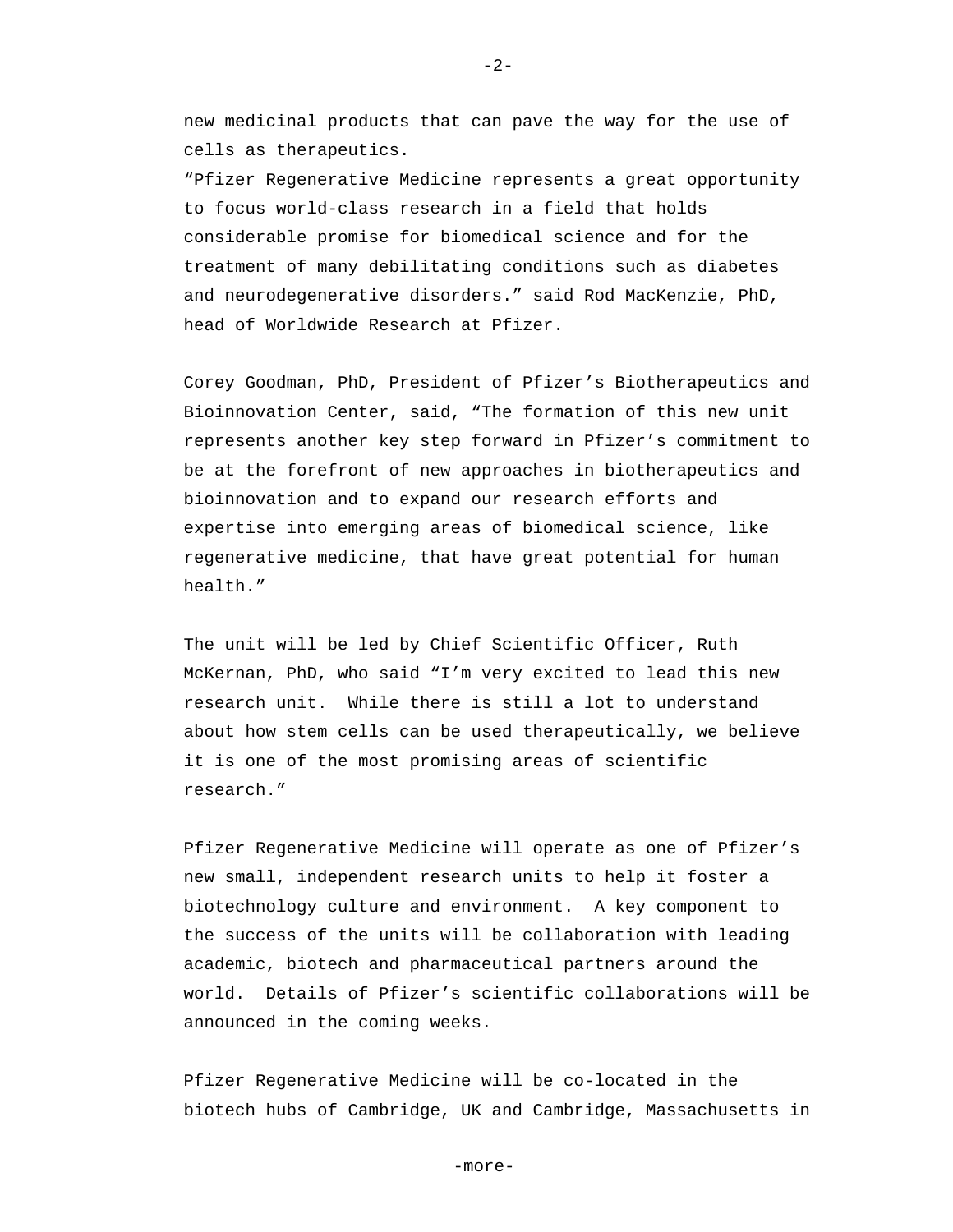the United States. It is expected to expand to employ around 70 researchers. Scientists will operate in small, flexible teams, with the capability to make decisions quickly and effectively.

The Cambridge UK site is based at Granta Park and positions Pfizer in one of the strongest biotech regions in Europe. This unit will focus on neural and sensory disorders. The Cambridge, Massachusetts site is based at Pfizer's Research Technology Centre (RTC) and will focus on endocrine and cardiac research.

Pfizer Regenerative Medicine capabilities will be complemented by Pfizer's vast resources including R&D scale and experience, a nimble and growing biotherapeutics organization, a growing network of alliances and collaborations and a vast array of drug discovery technologies, including tools and expertise developed during Pfizer's 15 years of stem cell research.

## **About Pfizer**

Founded in 1849, Pfizer is the world's largest research-based pharmaceutical company. Pfizer is taking new approaches to advancing better health as it discovers, develops, manufactures and delivers quality, safe and effective prescription medicines to treat and help prevent disease for both people and animals. Pfizer also partners with healthcare providers, governments and local communities around the world to expand access to medicines and to provide better quality health care and health system support. At Pfizer, more than 84,000 colleagues in more than 90 countries work every day to help people stay happier and healthier longer and to reduce the human and economic burden of disease worldwide. For more information visit [www.pfizer.com.](http://www.pfizer.com/)

# # # # #